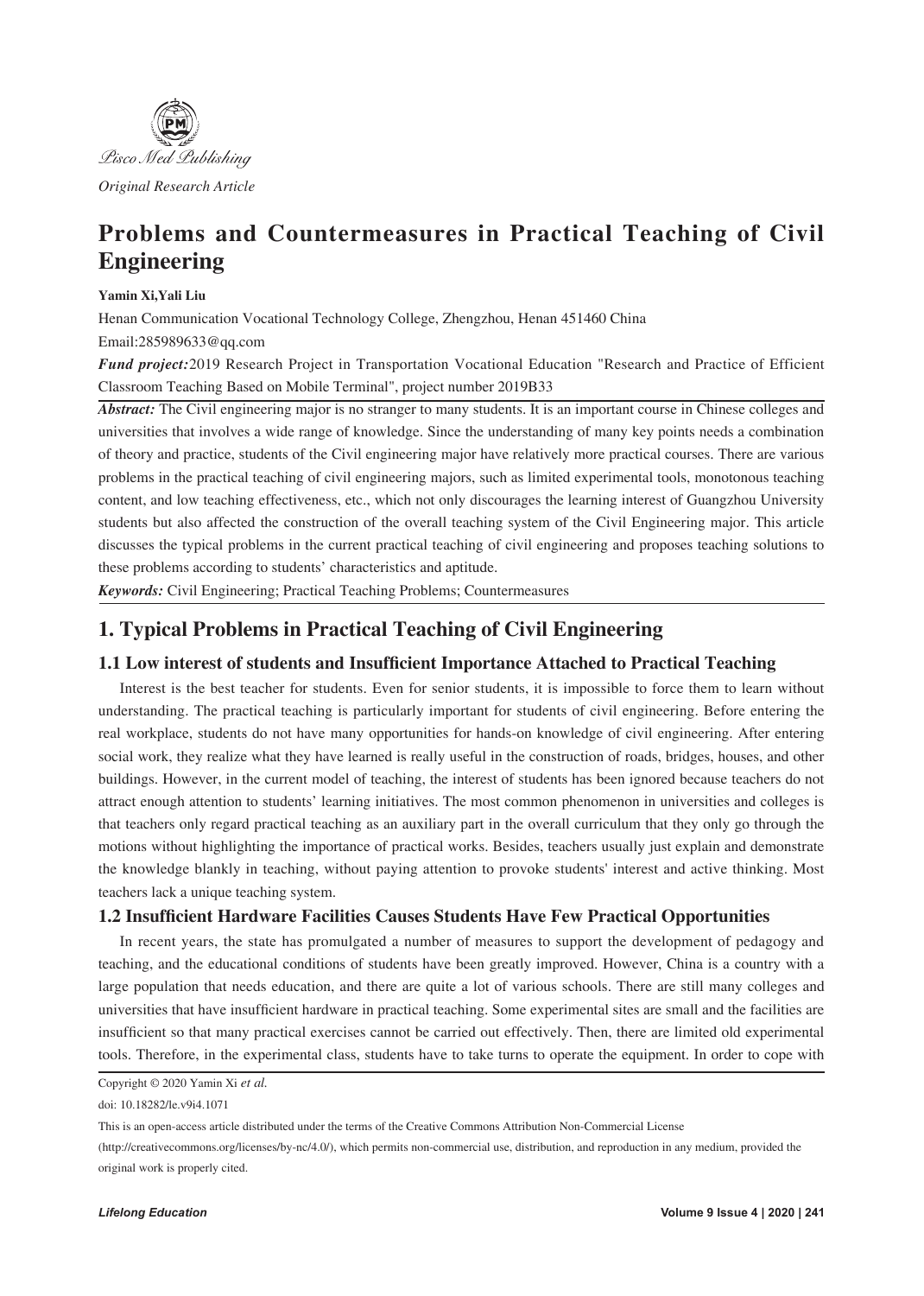this lack of hardware facilities, many experiments can only be demonstrated by teachers, and students just watch on the side. As a result, students get easily encounter difficulties in understanding some knowledge points by simply looking at the phenomenon without practicing them personally, which has led to learning difficulties. In the long run, these problems have reduced the learning efficiency and enthusiasm of civil engineering students.

### **1.3 Singular and Unstable Internships**

For students of other majors, it is not difficult to find a company for graduation internship, but for students of the civil engineering major, this process is not so easy. Every year when it comes to the internship, many students will face great difficulties in looking for an internship. They often need to depend on the school and teachers to contact and communicate with large construction companies to have an internship chance. Even if they can find an internship, it is unlikely for them to participate in the real construction acclivities after successfully entering the company. They do not really have the opportunity to systematically understand practices in the survey, design, inspection, real estate, and so on. In addition, the frequent replacement and instability of the internship company is also a prominent problem. Many students have just adapted to one construction environment, then they are forced to stop or switch to another construction site. In fact, it is not surprising that this phenomenon occurs. The interns have just entered society with just a shallow understanding of the theory and almost no practical experience. No wonder the companies are afraid to bear all the unexpected risks that students may encounter during the internship process. It is difficult for them to assign students within fixed and long-term projects, especially some high-risk construction activities. Therefore, companies usually do not allow interns to participate in the construction.

### **2. Strategies for Solving Problems in Practical Teaching of Civil Engineering**

The knowledge of civil engineering is widely used in construction, transportation, water conservancy, and other fields. It is very important in promoting social and economic development. Thus, to solve the problems existing in the practical teaching of civil engineering requires a series of targeted and feasible solutions.

### **2.1 Establish an Incentive Mechanism and Strengthen the Construction of Faculty Team**

The responsibility of teachers is to mostly open a window for students to let them explore the outside world. At the same time, every professional field has its pleasures of learning. Only when the teacher first forms a unique and efficient teaching system and pays attention to the development of students' interests, can students be willing to invest more time and energy to study this course. In the practical teaching of civil engineering, the teacher plays a very important role to inspire and guide students. In order to further encourage teachers to improve teaching approaches and innovate teaching systems, a set of teaching incentive mechanisms should be established to strengthen the construction of teaching faculty for practical teaching, for example, to regularly invite senior engineers with rich experience in construction, supervision, design, inspection, survey, etc. from all walks of life to the school to teach and communicate with students. This practice will, on the one hand, inspire teachers' enthusiasm for teaching. On the other hand, it can also enrich the teaching experience of students and achieve better teaching results.

### **2.2 Expand Teaching Methods with the Help of Information Technology**

Hardware facilities are the basis of practical teaching for the civil engineering major. To make practical teaching more than just talking on paper, a good foundation must be in place. In various expenditures of the school, it is necessary to realize the main contradictions and actively apply for funds to increase investment in the hardware facilities required for the practical teaching of civil engineering to create a better practical learning environment for students. For schools whose education resources are really difficult to achieve better conditions, new ideas and methods should be introduced in the teaching process. In the 21st century, schools and teachers should learn to expand the teaching methods of civil engineering majors with the help of information technology. For some practical exercises that are not risky, they should encourage students to accomplish on their own and allow students to divide themselves into groups and complete the tack on time. A video about the experiment can be recorded, which will not only increase students 'learning interest in practical teaching but also allow teachers and students to use these videos for later evaluation and discussion. This will greatly improve the sense of participation of students and stimulate their learning passion for civil engineering.